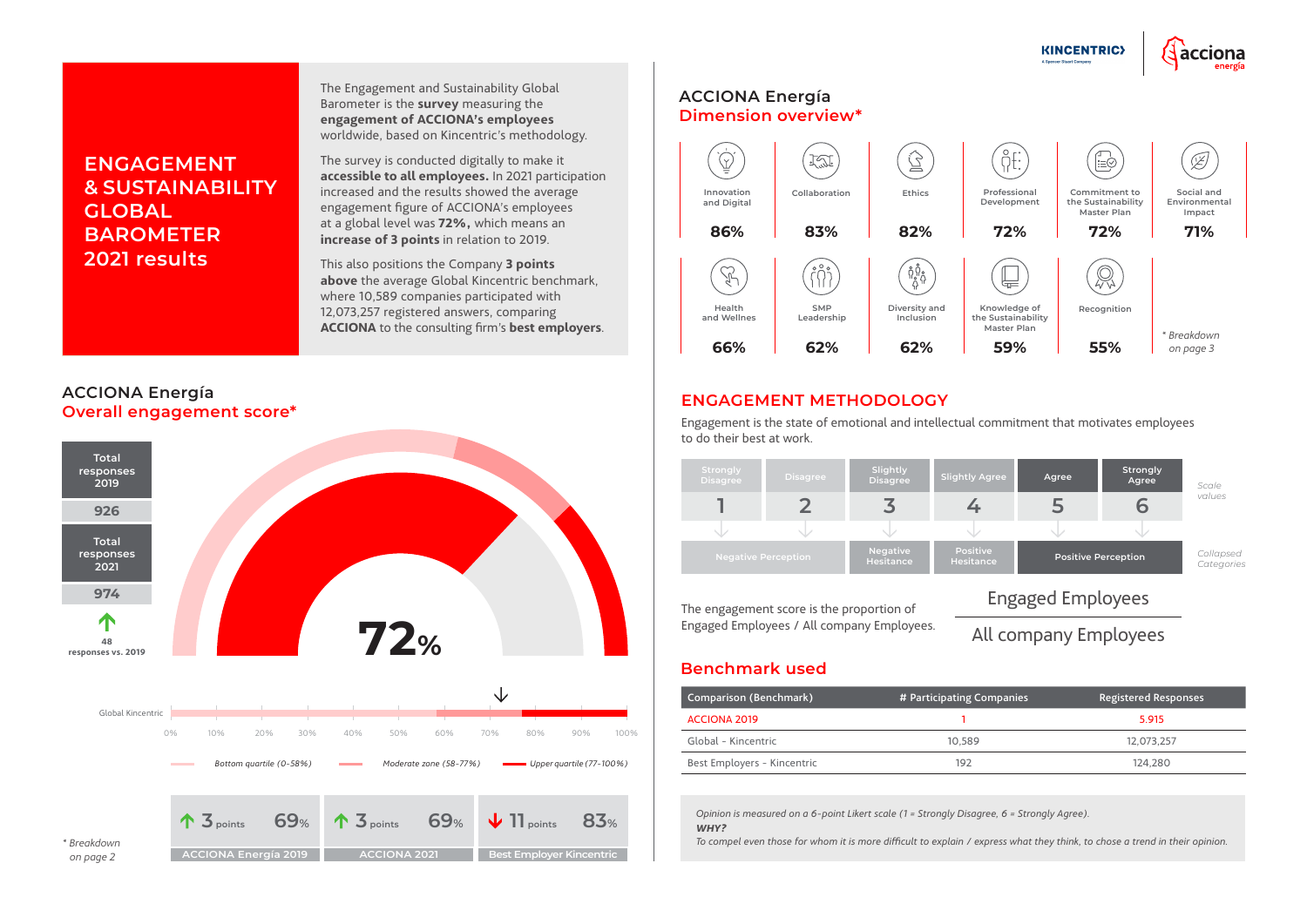## **Engagement score detail**

| <b>Behavior</b>                                                                                                   | <b>Question</b>                                                                       | % Positive Perception | % Positive Hesitance | % Negative Hesitance | % Negative Perception | 2019  |
|-------------------------------------------------------------------------------------------------------------------|---------------------------------------------------------------------------------------|-----------------------|----------------------|----------------------|-----------------------|-------|
|                                                                                                                   | I would not hesitate to recommend ACCIONA to a friend seeking employment              |                       | 82                   |                      | 4                     |       |
| SAY                                                                                                               | Given the opportunity, I tell others great things about working here                  |                       | 70.                  |                      | 19.                   |       |
| $\begin{array}{ c c }\n\hline\n\text{str} & \text{str} \\ \hline\n\text{str} & \text{str} \\ \hline\n\end{array}$ | It would take a lot to get me to leave ACCIONA                                        |                       | 69                   |                      | 18                    | $+13$ |
|                                                                                                                   | I rarely think about leaving ACCIONA to work somewhere else                           |                       | 62                   |                      | 10                    |       |
| STRIVE                                                                                                            | ACCIONA inspires me to do my best work every day                                      |                       | 67                   |                      |                       |       |
|                                                                                                                   | ACCIONA motivates me to contribute more than is normally required to complete my work |                       | 63                   |                      |                       |       |



#### Explanatory note on the questions criteria:

#### **Engagement score comparison by gender**

| one (58-77%) <b>WEER</b> Upper quartile (77-100%) | 2019 |
|---------------------------------------------------|------|
| 72%                                               | $+3$ |
| 73%                                               | $+2$ |
| 69%                                               | $+5$ |
|                                                   |      |



### **Engagement score comparison by country**

*Scores are compared to overall benchmark*

| one (58-77%) – Upper quartile (77-100%) | 2019  |
|-----------------------------------------|-------|
|                                         |       |
| 72%                                     | $+3$  |
| 70%                                     | $+12$ |
| 87%                                     | $+3$  |
| 74%                                     | $-7$  |
| 83%                                     | $+1$  |
| 73%                                     |       |
| 66%                                     | $+3$  |
| 65%                                     | $+14$ |
|                                         |       |